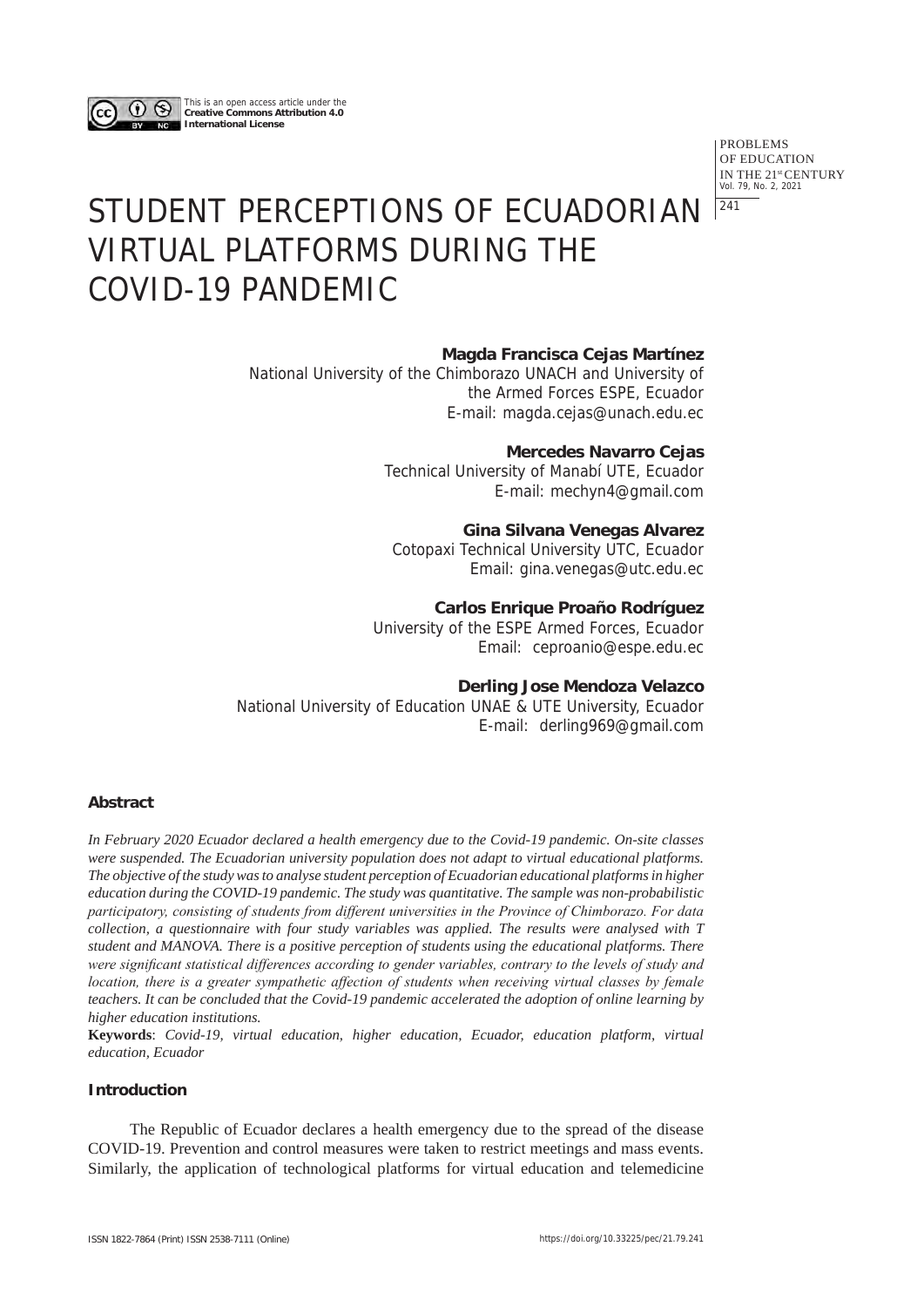PROBLEMS OF EDUCATION IN THE 21st CENTURY Vol. 79, No. 2, 2021 242

(Primicias, 2020). Ecuador was paralysed by the outbreak of the coronavirus, which caused schools and universities to adjust to online teaching. The higher education system has begun an unprecedented experiment in online learning. The COVID-19 epidemic has not only seriously endangered the health of individuals but has profoundly changed the way of life and values of humanity. It has also placed humanity in a living environment of high risk and uncertainty.

König et al., (2020) emphasised that virtual education has become the centre of our current teaching model, but this situation continues without time certain. The difficult parts of the large-scale transition to online learning are not mentioned. Eickelmann and Gerick, (2020), consider that virtual class schedules must be readjusted to easily prioritize teaching online content. Universities need to consider student assignments. Especially when students are in different areas, economic status, lack of technological resources and coordination of work becomes very difficult to organize distantly. Grading criteria may also change, the weight of small weekly homework assignments will increase, and the weight of large final assessments will decrease. Many Ecuadorian universities faced difficulties in conducting online exams.

#### *Coronavirus SARS-CoV-2*

Coronavirus is a large family of viruses that can cause illnesses such as the common cold and even severe acute respiratory syndrome (SARS) and Middle East respiratory syndrome (MERS). China recently broke out with a disease that has spread to the world, namely COVID-19. The main cause has been confirmed to be a new type of virus called 2019 Novel Coronavirus (2019-CoV) (Hayat et al., 2020). Little is currently known about the new virus. Major public health organizations, including the World Health Organization (WHO) and the US Centre for Disease Control and Prevention (CDC), are closely monitoring the development of the virus and posting the latest information through their respective websites. These organizations also issued some recommendations on how to prevent and treat illnesses caused by the virus.

Under the new 2019 coronavirus pneumonia epidemic (COVID-19), as some higher education institutions prepare to reopen or maintain courses, many must face the challenge of ensuring the safety of students, faculty, staff, and volunteers. Health monitoring and preventive standards must provide precautions on how to help protect students and employees (such as teachers, staff, and administrative personnel) and thus slow the spread of COVID-19. According to Sintema (2020), extracurricular and non-formal online education is being developed globally as a preventive measure. For others, however, online education has become a formal necessity in recent weeks. The current public health emergency is pushing online education to take the lead. For years, discussions on online education were abundant, in this sense, face-to-face interaction is still the main form of education, while online education plays an assistance role.

#### *Distance Learning*

While the world is working hard to cope with the impact of COVID-19, the demand for online education, online research, distance learning and online leisure activities puts educational institutions around the world in a unique service position. Over the years, universities have accumulated a wealth of online experience. The pandemic of disease has forced universities to shift from general face-to-face learning to online learning (Byrnes, et al., 2020). According to Zhou, et al., (2020), among the recommendations for the prevention of new coronavirus infection (COVID-19), are regulations for higher education institutions to establish virtual classes through PE. Laboratory classes become digital, webinars, lectures, practical exercises, in a full-time format and in an electronic information and education environment. Personal accounts of students and teachers, email. Cloud recordings and other educational technologies that allow indirect (distance) interaction of students and teachers.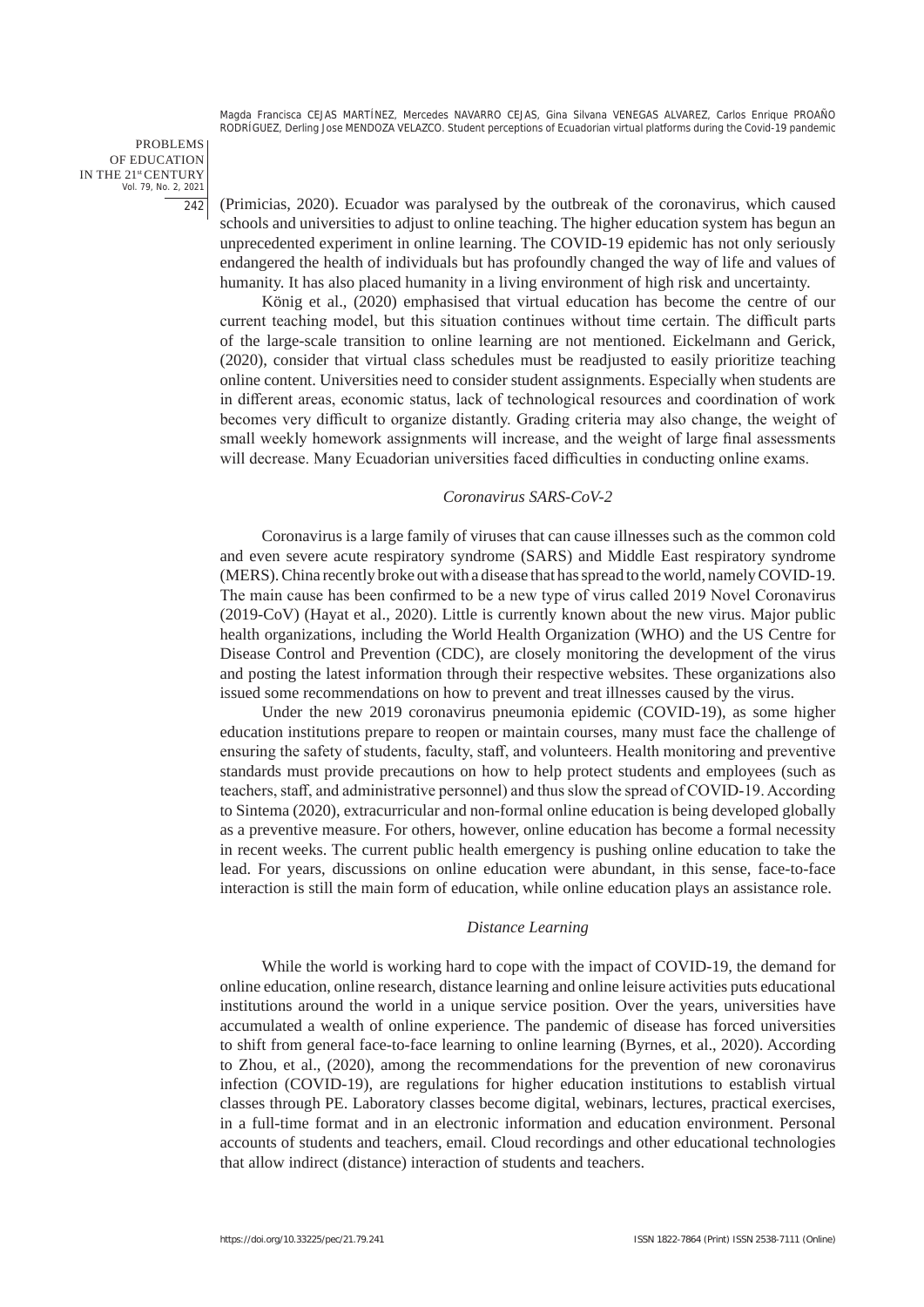> PROBLEMS OF EDUCATION IN THE 21st CENTURY Vol. 79, No. 2, 2021  $|243$

To clarify the aspects of the distance education regime, Al awamrah (2015) stated that distance learning cannot be organized without a computer in the students' home and the teachers' home. Computer technology must be available, mainly in residences of socially vulnerable students. For high quality organization of distance learning and comfortable communication one should not leave home. High speed internet is needed at home. Distance activities offer interaction to learners, enabling training, analysis, discussion, debate, and decision-making. Underlying distance learning is the technology of the educational process. This is mainly done using information and telecommunication technologies in an indirect (distance) or not fully mediated way through learner and teacher interaction. It provides interactivity to remote participants through open access channels (Internet, etc.) (Akande, et al., 2020).

For AL-Salahat, (2016), distance learning are lectures, seminars, colloquiums, presentations with reports. Teachers choose the platforms of class organization that are optimal for their course. These include conference calls, online broadcasts, group chats on social networks and instant messaging, online tests, etc. At the technological level, the most widely applied educational systems are Google Classroom, Chamilo LMS, Microsoft Teams, Moodle, NEO LMS, Schoology, Edmodo and Blackboard Open LMS (Alfredsson et al., 2020). Within virtual platforms there should be scientific social networks to foster personal educational and disseminate scientific knowledge (Sun et al., 2020)

Excessive internet use by university students can alter hormone levels due to dependence on virtual networks (Wahab, 2020). For example, when EPs are applied, the hormone oxytocin, which is responsible for feelings of empathy, is released (Sindiani, et al., 2020). The disadvantage is that a person loses the ability of real communication, being used to online communication. When texting in EPs, the person does not follow the rules of grammar and punctuation. It is a general influence of different technologies. They use poor vocabulary, emotions are replaced by emoticons, all this negatively affects communication in the real world. But nowadays the Internet is positive and necessary for the university student's life (Dhawan, 2020).

# *Research Problem*

The current educational process cannot be imagined without the use of Internet resources and connection technologies. The idea of distance learning and monitoring educational activities for students seems very promising. Distance teaching and learning is gaining special significance nowadays, with the development of the Internet. Students owning personal computers, the exchange of information between teachers and students is improving. All this contributes to the digitisation of the educational process. In the framework of the educational process, the most effective direction for the development of distance learning can be the establishment of educational platforms (EP) and virtual activities. But there is a serious drawback to work through these sites, it is their extreme unpopularity with students. The lack of preparation prevents to achieve remarkable results in the educational process, also in the evaluation process. It is important to note that a pandemic and its consequent quarantine present an educational challenge that must be considered. How to educate students when they are unable to attend university presents a difficulty, but also an opportunity.

#### *Research Aim and Research Questions*

As a problematic research situation, the following questions emerged:

- What is the reality of educational platforms in university education during the COVID-19 pandemic?

- Are there statistically significant differences in university distance education platforms during the COVID-19 pandemic according to the variables gender, specialization, theory/ practice, university stage and student location?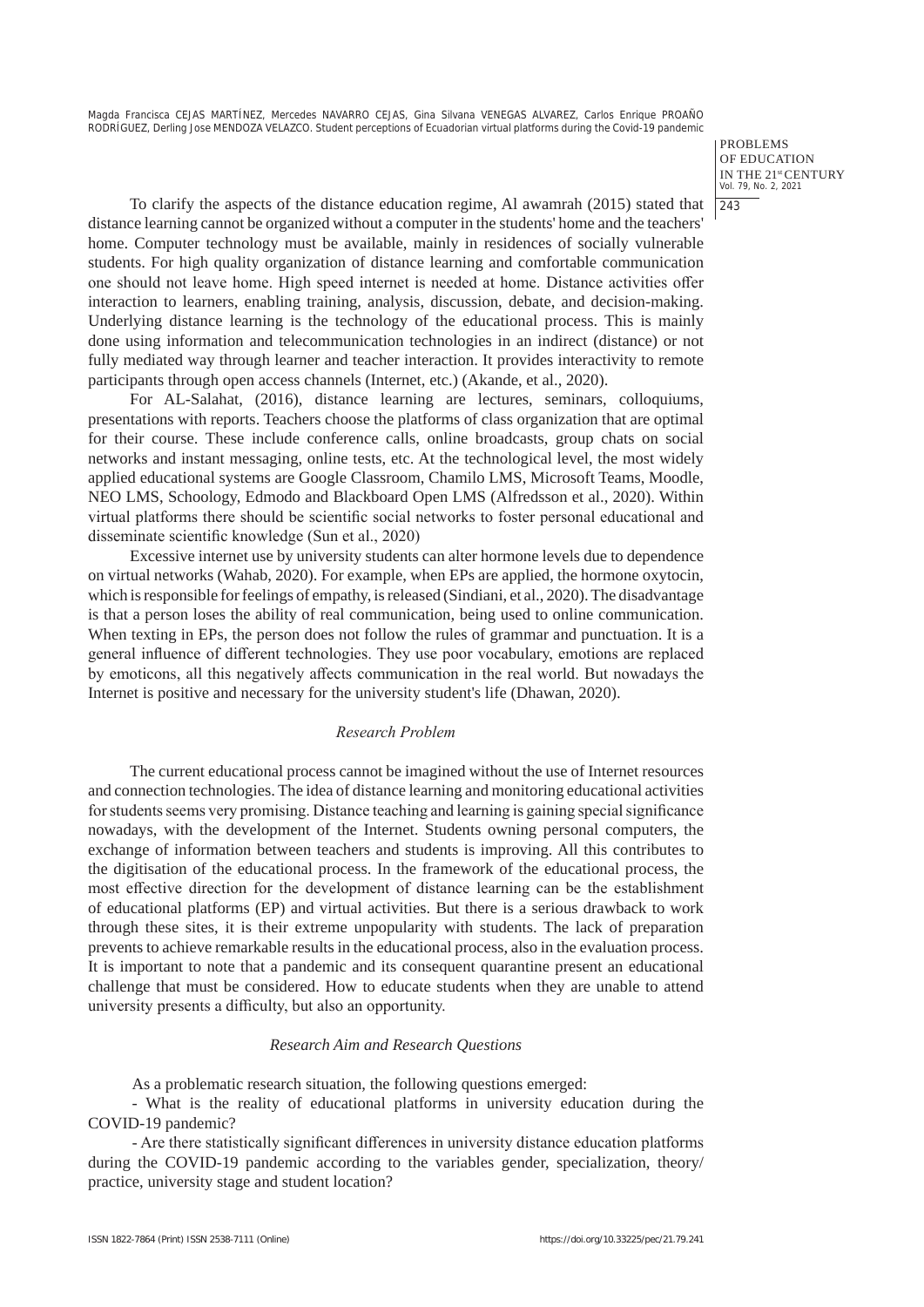PROBLEMS OF EDUCATION IN THE 21st CENTURY Vol. 79, No. 2, 2021 244

- What is the impact on academic performance before and after the COVID-19 pandemic when applying the virtual platforms of higher education students?

To answer these questions, the following study objectives were proposed:

- Research the reality of higher education educational platforms during the COVID-19 pandemic.

- To analyse whether there are statistically significant differences in the use of higher education educational platforms during the COVID-19 pandemic, from the variables, gender, specialization, theory/practice, stage, location of study and special needs in teaching.

- To describe student perception of virtual platforms in university education. To describe academic performance before and during the COVID-19 pandemic.

Highlight student perception of PE in distance education. To analyse academic performance before and during the COVID-19 pandemic. From a practical point of view, this research highlights variables that could affect the implementation of virtual education during the COVID-19 pandemic.

#### **Research Methodology**

#### *Research Design*

In order to achieve the objectives of the study, research was designed based on the quantitative method. The quantitative methods aim to obtain information that is presented in numerical terms (Boeren, 2018). It demonstrates the participant's behaviour and reaction to certain research activities. The main task of such studies is to obtain numerical data, the reaction of respondents to any event. Quantitative studies analyse the opinion of a sufficiently large number of people (large sample), and this can serve as an indicator of the objectivity and reliability of the data obtained. The research time was 2 months. The scope of the study was exploratory and descriptive. The exploratory scope was characterised by presenting information on a phenomenon, including the identification of the variables to be studied. Descriptive scoping is a methodological and technical procedure organised logically and objectively (Mellinger and Hanson, 2016). These scopes made it possible to obtain reliable data on the phenomenon and to describe its variables accurately.

### *Population and Sample*

The research population consisted of the university students from the province of Chimborazo, Republic of Ecuador during the academic year B-2020. Chimborazo National University (UNACH) has 9842 students (UNACH, 2021). Chimborazo Polytechnic High School (ESPOCH) has 13000 students (ESPOCH, 2021). The Autonomous Regional University of the Andes (UNIANDES) has 700 students (UNIANDES, 2021). Non-statistical purposive sampling was used for sample selection. Non-statistical sampling is most useful for exploratory studies. Non-probability sampling is used where it is not possible to draw a random probability sample, due to time or cost considerations (Cornesse et al., 2020). In non-statistical purposive sampling, researchers choose only those deemed suitable (Dănescu and Anca, 2012). Under this criterion, the students chosen were in their final year of university studies. The senior students are more committed, knowledgeable, and experienced.

In the study there are people from different professions and age categories, with different work experience, educational level, all in the same city. In this situation for the present study, the sample allocation was relatively homogeneous in the object structure. This selection made it possible to alternatively assess and compare the characteristics of interest to the researchers. The presence or absence of connections between them was identified (Zhang et al., 2020). The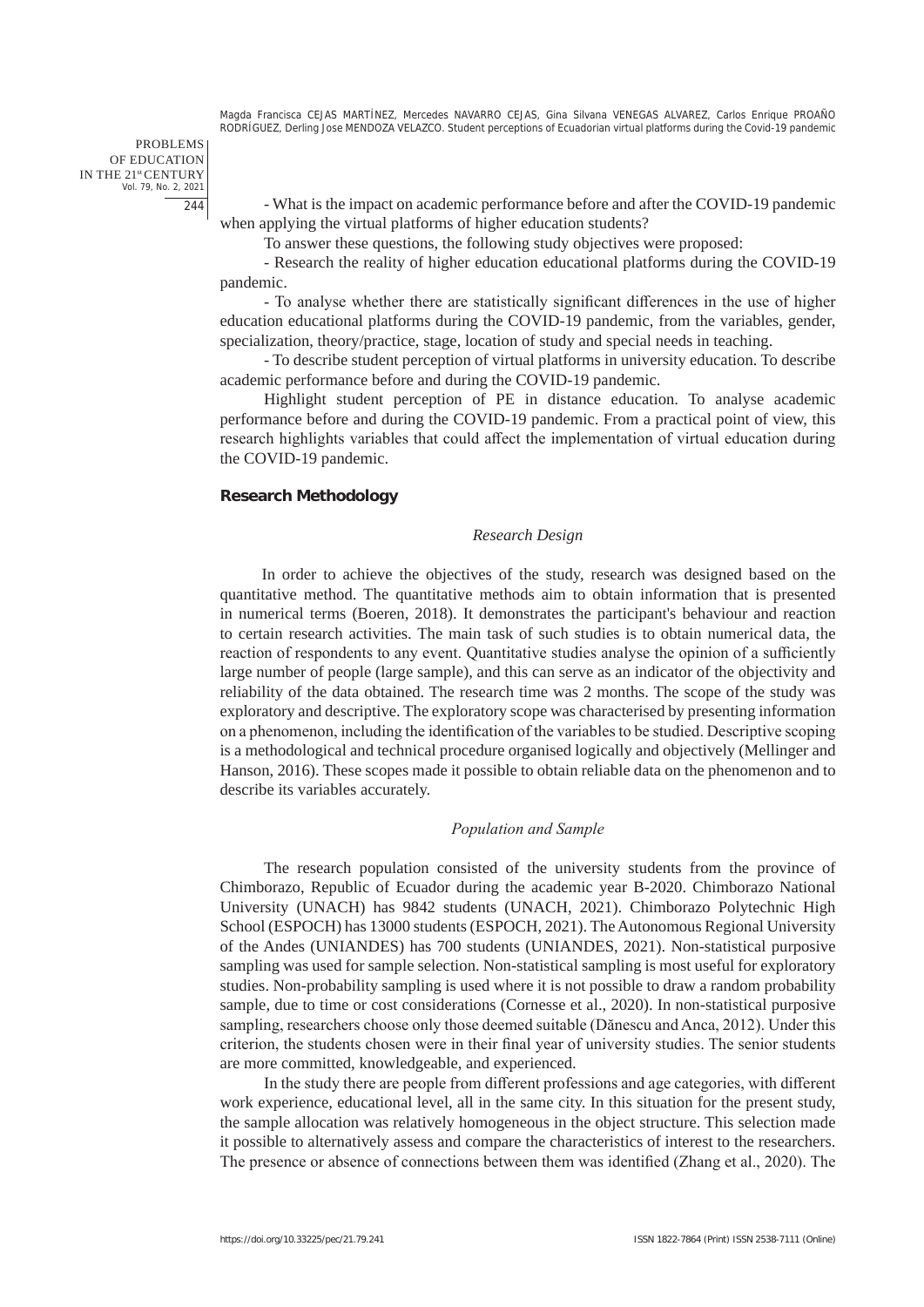> PROBLEMS OF EDUCATION IN THE 21st CENTURY Vol. 79, No. 2, 2021 245

researchers designed and sent a participatory email invitation letter to students at the above universities. For considerations of time, cost and preventive health measures of non-crowding and distancing of people (Covid-19). Students who chose to participate were selected according to the criteria of study variable, gender, major, place of study and educational level (see Table 1).

# **Table 1**

Distribution of the Study Sample According to the Variables

| Variables                | Category      | Frequency | Percentage |
|--------------------------|---------------|-----------|------------|
| A. Gender                | Male          | 249       | 49.8       |
|                          | Female        | 251       | 50.2       |
|                          | Theoretical   | 302       | 60.4       |
| <b>B.</b> Specialization | Practical     | 198       | 39.6       |
| C. Student location      | Headquarters  | 111       | 22.2       |
|                          | Core          | 389       | 77.8       |
| D. Educational level     | Undergraduate | 410       | 82         |
|                          | postgraduate  | 90        | 18         |

#### *Instrument*

The current study sought to measure the reality of digital distance learning platforms during the COVID-19 pandemic from the point of view of university students. This reality could be described through the attitudes or attitudinal levels of the students. For this purpose, a Likert questionnaire was designed as a data collection instrument. 5-point Likert scale was used. The first option Always (S) with a value greater than 5. Then the option Almost Always (CS) with a value of 4. The middle option Sometimes (AV) with a value of 3. Then the option Never (N) with the lowest value of only 1 point (Pari et al., 2020).

# *Reliability of the Instrument*

The reliability of the internal consistency between the questions was determined by Cronbach's Coefficient Alpha. To test the reliability, a diagnostic pilot test was applied to 10 students. Statistical analyses were performed in software package SPSS.25. The questionnaire comprised four variables (gender, university educational specialization, location of the student, educational level). The reliability level of the 21 items was .892. The Cronbach's statistical results, being in the range of .800 and .899, are highly reliable. This assures researchers to use the study tool and trust the results of its application (Mendoza et al., 2019).

#### *Data Analysis*

For data analysis, descriptive statistics were applied using four study variables. The first was the gender variable (VAR.A). The second variable was university educational specialization (VAR.B). The third variable referred to the location of the student (VAR.C). The fourth variable was the educational level (VAR.D). Student's t test and the study of standard deviation were developed. The study allows to analyse the mean between each variable. Also, analyse the distribution of the data from the mean. For the analysis of the data, it was considered that a low Standard Deviation (SD) indicates that the data points tend to be close to the mean of the data set. A high SD indicates that the data points are distributed over a wider range of values (Jurková et al., 2020).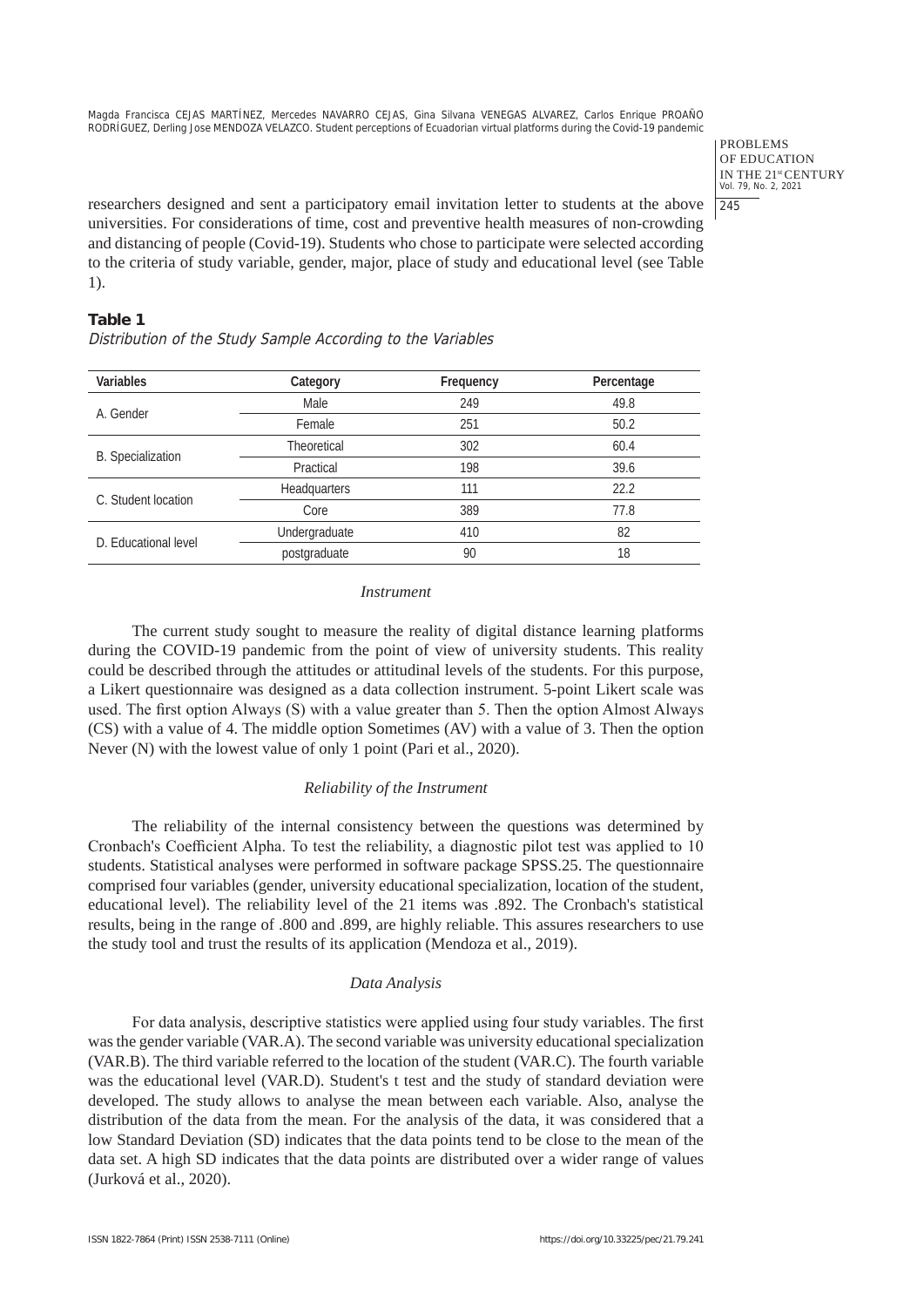PROBLEMS OF EDUCATION IN THE 21st CENTURY Vol. 79, No. 2, 2021 246

As a second component of statistical analysis, the MANOVA analysis of variance was run. The MANOVA consists of a single ANOVA with several independent variables. The test helps to answer many research questions, including the comparison of means of several variables. The MANOVA analysis of variance provides a way to make multiple comparisons of several population means (Zhao, et al., 2019). To perform the MANOVA test, comparisons were made of the variances between sample means, as well as the within-sample variance of each of the samples.

#### **Research Results**

To answer the first question: What is the reality of educational platforms in distance education during the COVID-19 pandemic from the point of view of university students? The statistical properties of the sample calculation provide descriptive answers about the reality of educational platforms with 5-points of the response options set out in the questionnaire (see Table 3).

#### **Table 3**

#### Descriptive Statistics

| Variable | Ranking | <b>Mean Deviation</b> | SD   |
|----------|---------|-----------------------|------|
| VAR.B    | Д       | 1.1280                | 0.33 |
| VAR.C    | b       | 1.0730                | 0.37 |
| VAR.D    |         | 1.0720                | 0.25 |

The table above shows the degree of benefiting from distance learning considering the Covid-19 pandemic. All expressions were high, although the challenge was great in the importance of using and benefiting from distance education. The results showed that the variable B, (questionnaire items B.1 and B.5) were ranked among the high levels with a ranking of 4 (almost always). Similarly, for variable C (questions, C.3 and C.4) they presented a ranking of 5 (always). It can be described that the reality of university educational platforms was always important. Important in terms of facilitating educational, economic and connectivity benefits. For the results of variable D (question D.4) a medium level classification was obtained, with a ranking of 3 (sometimes). This result considers that the university virtual platforms sometimes allow the establishment of effective groups to develop activities and homework according to the level of studies.

To answer the second question. The answer was provided using the t-test and one-way analysis of variances (ANOVA). For variable A (gender) the results are shown in Table 4.

#### **Table 4**

Statistical Differences in the Use of Educational Platforms With Respect to the Gender Variable

| Gender | <b>Statistics themselves</b> | N   |       | dt  |       | SD    |
|--------|------------------------------|-----|-------|-----|-------|-------|
| Male   | Statistical function         | 249 |       |     | .0001 | 3.914 |
| Female |                              | 251 | 3.920 | 500 |       | 4.883 |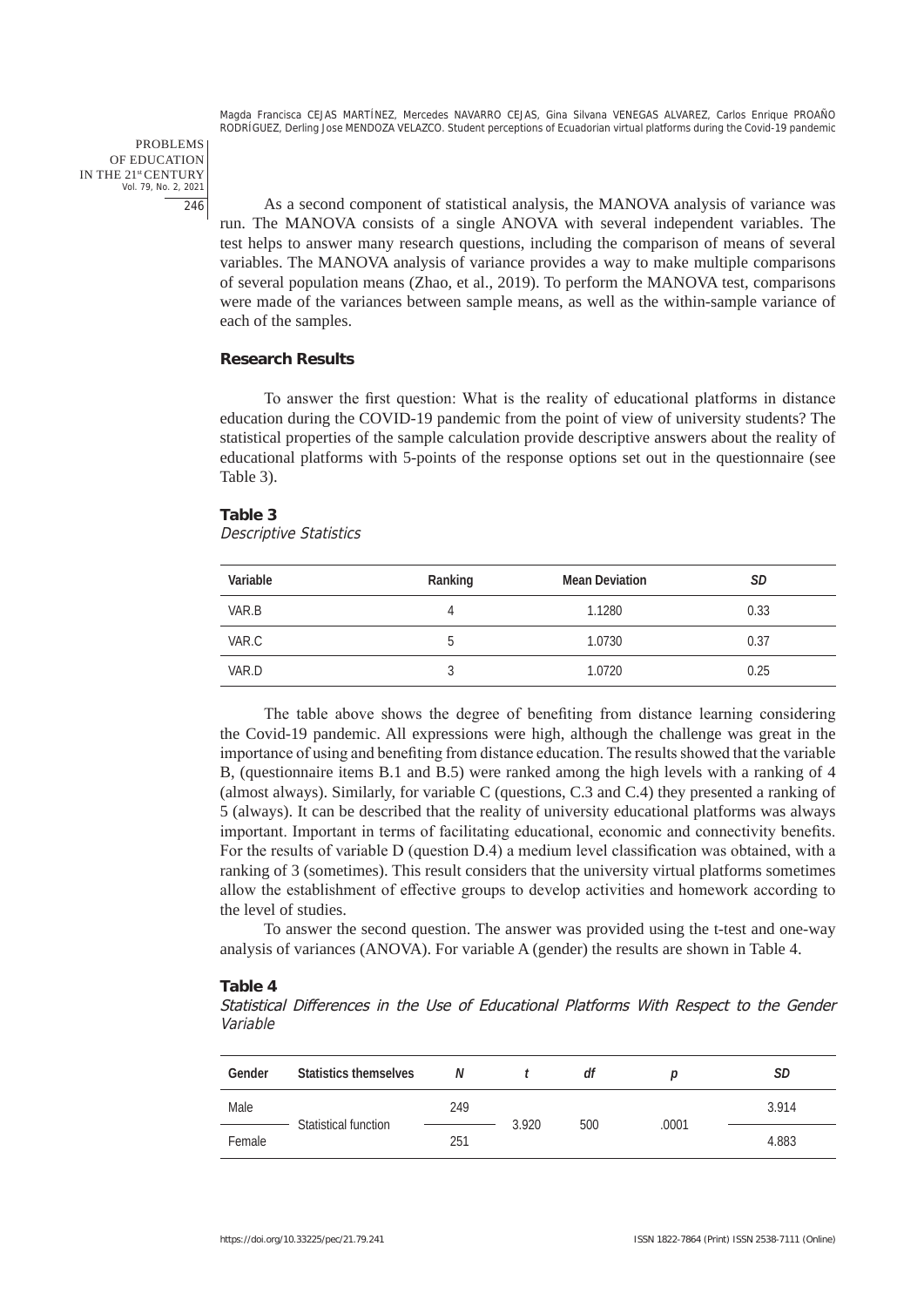> PROBLEMS OF EDUCATION IN THE 21st CENTURY Vol. 79, No. 2, 2021  $247$

It is evident from Table 3, visualised by the standard deviation, that there are statistically significant differences in the use of educational platforms in distance education during the COVID-19 pandemic from the students' point of view. The results showed that students felt more sympathetic affection when they received videoconferences or virtual classes from female teachers, as opposed to male teachers. Regarding the variable of university training specialisation (Theory / Practice), the results are presented in Table 5.

## **Table 5**

Statistical Differences between Theoretical and Practical Training Perceived by University Students with the Use of Educational Platforms

| Specialization     | <b>Statistics</b><br>themselves | N   |      | df  |      | SD    |
|--------------------|---------------------------------|-----|------|-----|------|-------|
| <b>Theoretical</b> | Statistical function            | 302 |      |     |      | 4.515 |
| Practical          |                                 | 198 | .691 | 500 | .490 | 4.578 |

In Table 5, there are no statistically significant differences regarding the use of educational platforms in distance education during the COVID-19 pandemic from the students' point of view according to the variable specialisation either theoretical or practical. The data indicate that all participants use educational platforms equally. For the study of the location variable, the results are presented in Table 6.

## **Table 6**

Significant Statistical Differences in Student Location Variable when Using College Educational Platforms

| Studio location     | <b>Statistics</b><br>themselves | N   |       | df  |      | SD    |
|---------------------|---------------------------------|-----|-------|-----|------|-------|
| <b>Headquarters</b> |                                 | 111 |       | 500 | .000 | 4.090 |
| Core                | Statistical function            |     | 1.886 |     |      | 4.851 |

It is evident from the table above that there are statistically significant differences with respect to the variable location of the students. Most of the students are in their homes or in cities distant from the main university campus (Province of Chimborazo) during the Covid-19 pandemic. From the point of view of the students, according to the variable of the academic headquarters, the use of distance learning educational platforms provides favourable benefits for current university education. For the educational level variable, the results are shown in Table 7.

# **Table 7**

Significant Differences in the Variable Educational Level of College Students when Using Educational Platforms during the Covid-19 Pandemic

| <b>Educational level</b> | <b>Statistics</b><br>themselves | Ν   |      | df  |      | SD    |
|--------------------------|---------------------------------|-----|------|-----|------|-------|
| Undergraduate            | Statistical function            | 410 | .497 | 500 | .628 | 4.624 |
| postgraduate             |                                 |     |      |     |      | 4.523 |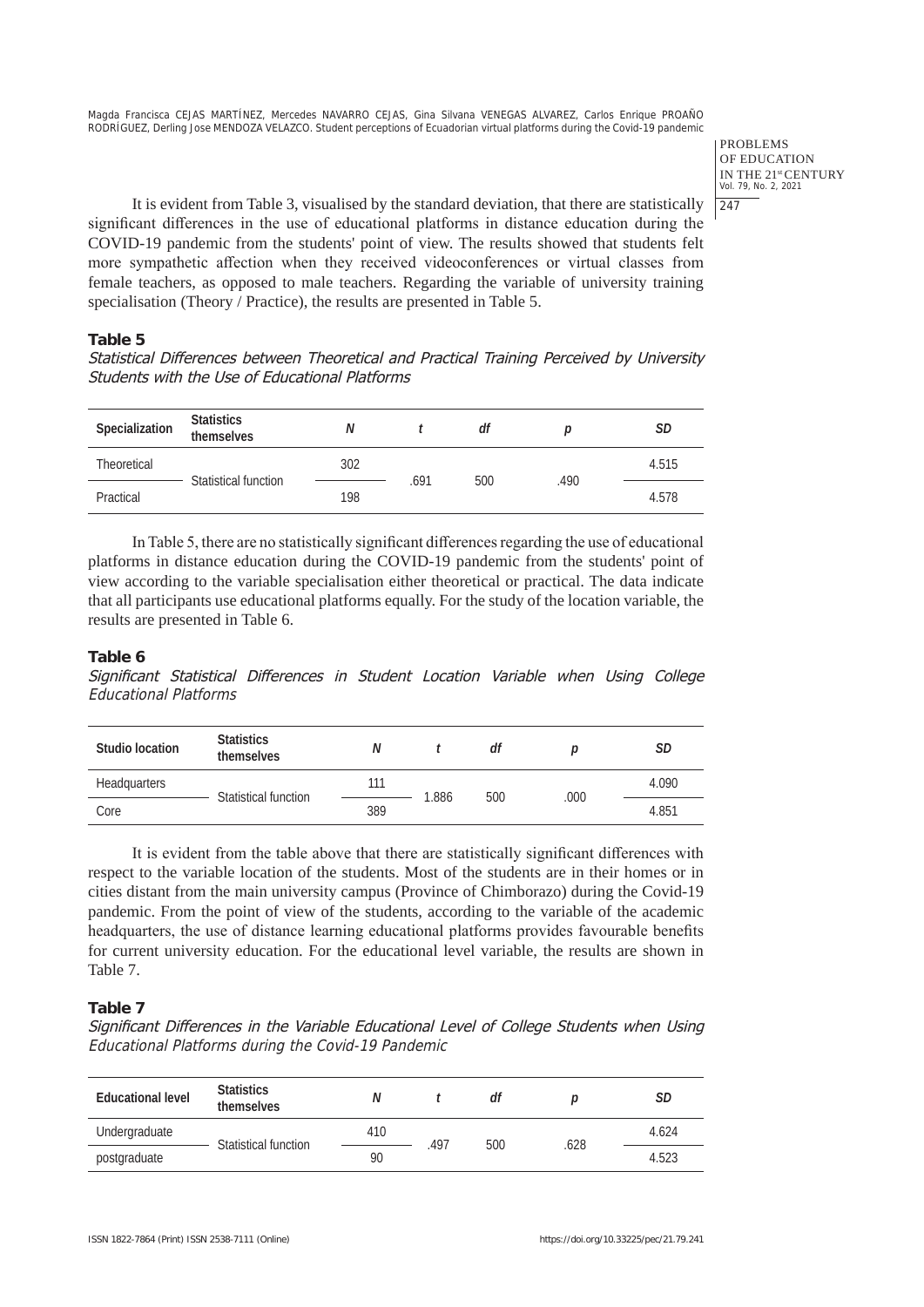PROBLEMS OF EDUCATION IN THE 21st CENTURY Vol. 79, No. 2, 2021 248

Table 7 shows that there were no statistically significant differences according to the educational level variable when using university educational platforms during the Covid-19 pandemic. According to students at both undergraduate and postgraduate level, the use of virtual activities at the research level was effective. To analyse the variations descriptively, the statistical data from the ANOVA calculation are presented in Table 8.

#### **Table 8**

# MANOVA Statistical Calculation

| <b>Multiple Comparison</b> |             |       |       |                    |                    |
|----------------------------|-------------|-------|-------|--------------------|--------------------|
| Independent<br>variable    | Mean Square | SE    | р     | <b>Lower Bound</b> | <b>Upper Bound</b> |
| VAR.A                      | 13900       | 4.100 | 0.753 | 6.8002             | 20.3256            |
| VAR.B                      | 13850       | 4.540 | 0.002 | $-20.3256$         | $-68002$           |
| VAR.C                      | 13800       | 4.461 | 0.001 | 6.9700             | 20.4506            |
| VAR.D                      | 14100       | 4.580 | 0.000 | 7.2220             | 21.4450            |

Table 8 shows that the mean scores of the gender variable (VAR.A) were statistically significant when compared to the other three variables with  $p = 0.753$ . The variables of specialisation (VAR.B), student location (VAR.C) and educational level (VAR.D) were not statistically significant ( $p < .0005$ ).

Question 3 states: What is the impact on the academic performance of university students before and after the COVID-19 pandemic when applying the virtual platforms? The statistical data are presented in table 9.

#### **Table 9**

Differences between Average Scores in the Use of Educational Platforms in Distance Education and their Impact on Academic Achievement Before and After the COVID-19 Pandemic

| Academic<br>achievement | <b>Statistics</b><br>themselves | Ν   |       | df  |      | SD    |
|-------------------------|---------------------------------|-----|-------|-----|------|-------|
| Before COVID-19         | Statistical function            | 500 |       |     | .000 | 1.040 |
| After COVID-19          |                                 | 500 | 1.903 | 500 |      | 1.149 |

It is evident from Table 9 that there are statistically significant differences. On the scale of educational platforms in distance education during the Covid-19 pandemic from the point of view of university students. The formative specialisation variable items B.2, B.6 and B.7 gave the results "almost always facilitates academic performance through virtual activities", as well as "levels of comfort and satisfaction with the evaluative results obtained". The student location variable was developed through items C.2 and C.5. Item C.2 had the lowest average value with a score of 3 (Sometimes). In comparison to item C.5 with an average value of 4 (Almost always). This shows that students have a greater ease of learning in virtual education, compared to face-to-face mode.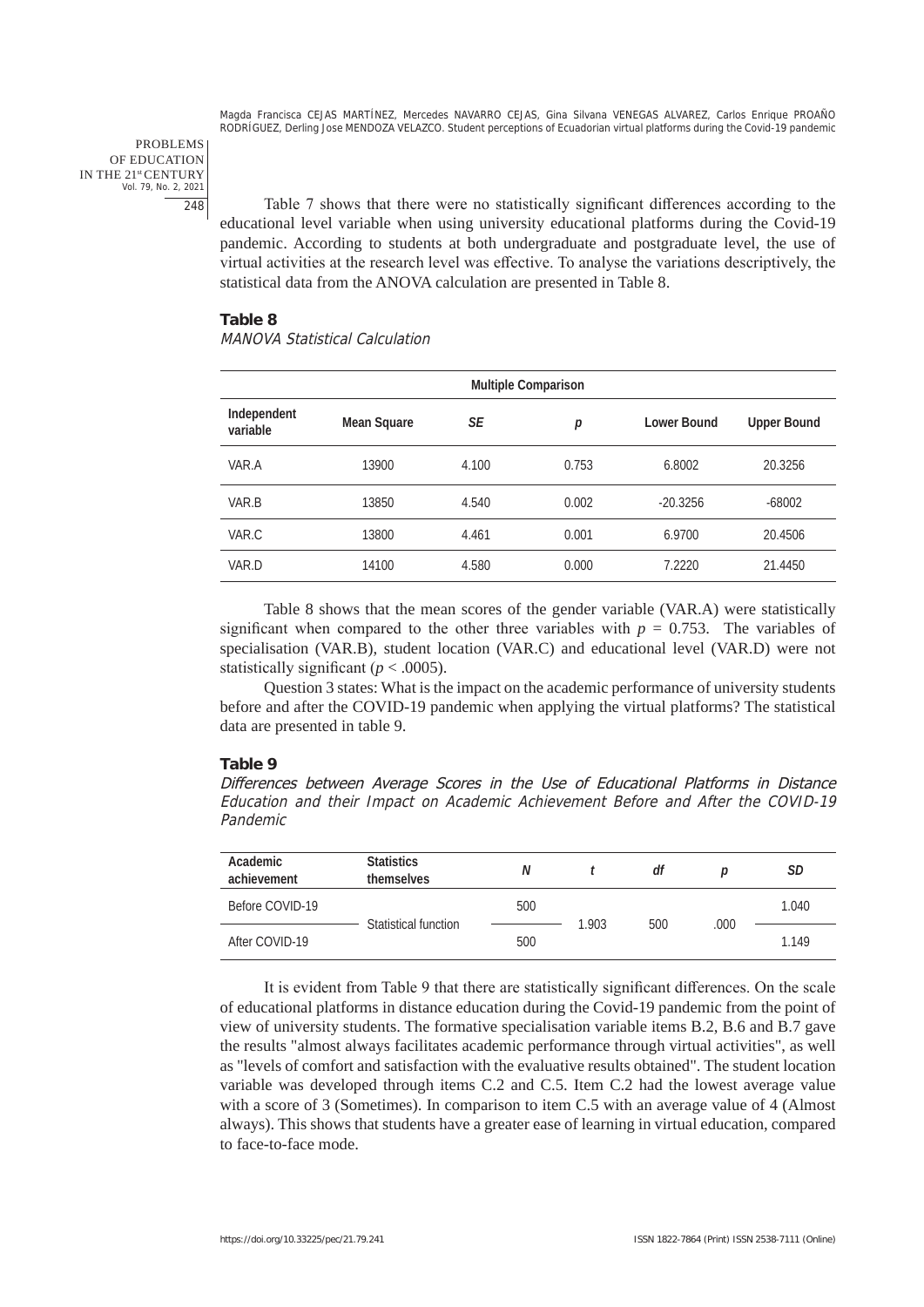> PROBLEMS OF EDUCATION IN THE 21st CENTURY Vol. 79, No. 2, 2021  $|249$

Regarding the level of undergraduate and postgraduate studies, the students with item D.3 all of them stood out with a rank of 5 (Always). This demonstrates the usefulness of applying and owning videoconferences, activities and courses recorded on the platform. In the same way, for item D.5 the students reported that at research level, with average 5 (Always) to be able to develop in an easy and accessible way the research activities by means of the university virtual platform. This indicates that the Covid-19 pandemic has effectively contributed to increasing the virtual academic average.

## **Discussion**

From the students' point of view the use of educational platforms during the COVID-19 pandemic is generally positive. However, statistical results showed that there are significant differences in the use of educational platforms in distance education during the COVID-19 pandemic with respect to gender affectivity (male/female) in favour of females. For Bullough (2015) male teachers in basic elementary and high school education are of low frequency compared to higher or university education. These differences permeate the educational mind and consciousness; hence students expect to receive educational activities from female teachers. In Ecuadorian culture as in other countries, gender differences, beliefs and educational preferences are found, in this order. Ahmad et al., (2019) state that similarities between male and female teachers were found to be important. For the present study, university students in the Province of Chimborazo showed more sympathetic affection when receiving classes or educational guidance from female professors.

For students, with respect to the reality of university educational platforms during the Corona COVID-19 pandemic, there are no statistically significant differences. The qualifying ranking of high reliability and accessibility to an educational platform is determined by Waller, et al., (2020). The researcher indicates that online education allows the teacher and students to set their own pace of learning. It also allows for the added flexibility of setting a timetable that suits everyone's schedule. Regarding the variable of training or educational specialisation, whether theoretical or practical, it was established that all students use remote educational platforms. Ashe & Molina (2021) confirmed that the use of an online educational platform allows a better balance between work and studies, so there is no need to give up anything. Studying online promotes vital time management skills, making it easier to find a good balance between work and study. Having a common agenda between student and teacher can also encourage both parties to accept new responsibilities and have more autonomy.

Regarding the variable of the academic seat or student location, the result was in favour of the main location, i.e., home. There were statistically significant differences on the scale of educational platforms in distance education. The academic rate before and during the Covid-19 pandemic showed results in favour of the post-academic average evaluation. This indicates that the quarantine has indeed contributed to an increase in the academic rate. This is consistent with that confirmed by the study of Akande, et al., (2020) and Al awamrah, (2015). The authors state that studying online in a university environment is a challenge to the cost of equipment (hardware and software). Although it may be a one-time purchase to acquire hardware, the university does not provide budgetary funds to set up the technology at home.

Instructional design must integrate the use of technology, adjust the value of skills development, and optimise feedback opportunities across platforms. All this so that students can gain advanced skills development and improve content knowledge through virtual education (Olasile & Soykan, 2020). In addition to the text-based tests and exams, students should also analyse and study virtually in creative ways. Assessments should provide answers based on the educational platform through applied didactic methods (Mirbabaie, et al., 2020 and Rapanta, et al., 2020).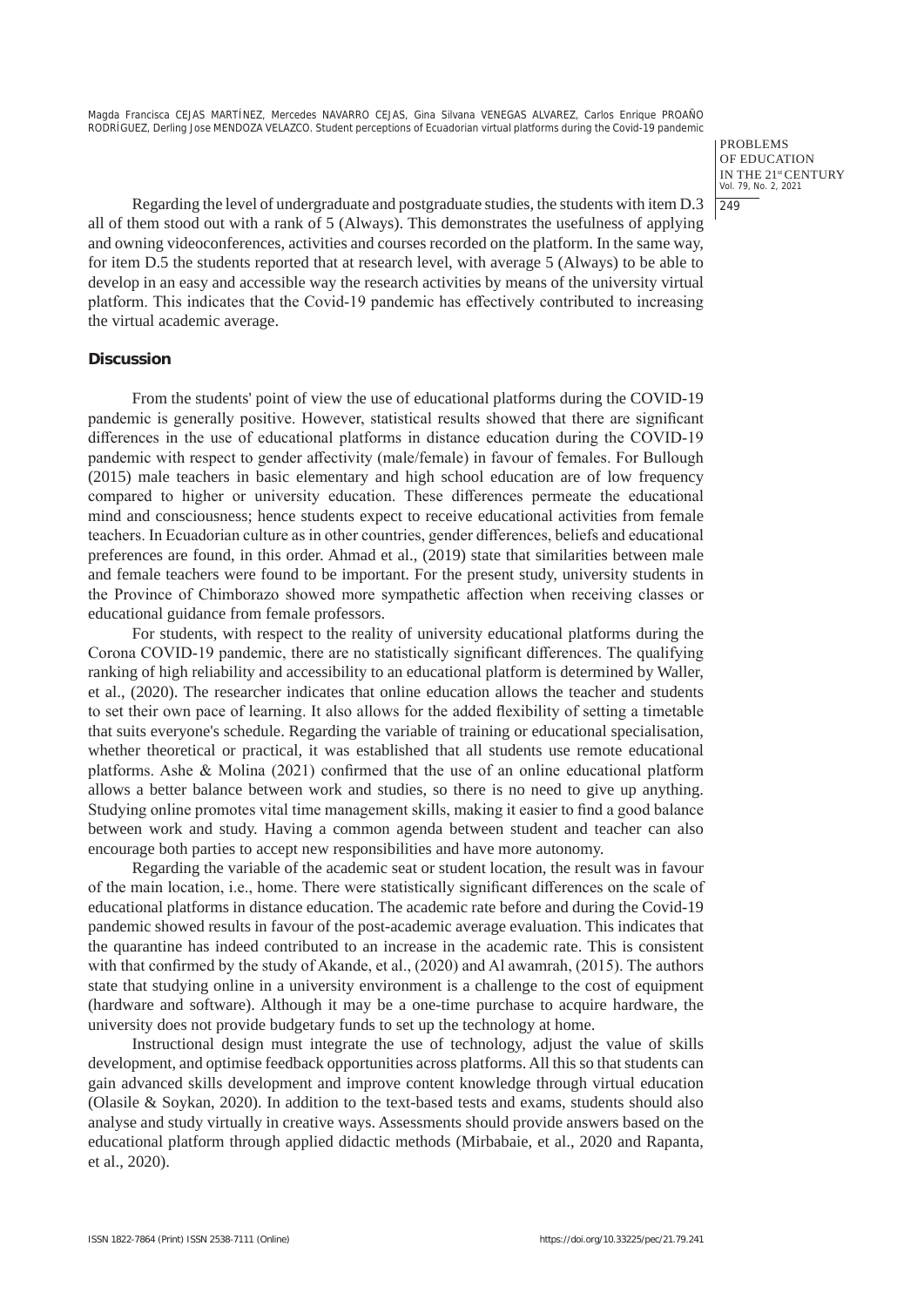PROBLEMS OF EDUCATION IN THE 21st CENTURY Vol. 79, No. 2, 2021 250

Finally, it is known that educational platforms are an important means to develop virtual classes. Students develop skills and metacognitions that allow them to learn autonomously and self-regulated. University EP facilitate communication. They establish a rapprochement between teaching staff and students. This two-way communication can be synchronous and asynchronous. But the results showed significant data in the research. The students perceive that the virtual EP are of temporary use by the Covid-19. Students feel affective preference for female teachers. The time factor is established. This factor establishes the balance between work and time. By having control of time, there is autonomy in virtual learning. It was shown that postgraduate students had better evaluative results. They had more time to carry out online research.

## **Conclusions and Implications**

It can be concluded that university educational platforms are academic communities in which they establish various types of relationships (research, guidance, friendship, work, education, training, internships, etc.). EP allow their members to be in continuous communication and interaction based on a given educational dynamic. Their application in education brings new challenges for teachers and students to find in them a new way of teaching. They also break with traditional classroom-only teaching schemes. ICTs are a milestone in the ways of relating and interacting, providing innovative resources for accessing information and knowledge. However, the main challenges to overcome are access to these resources, mainly the Internet, literacy, training in the use of the Web, the management of learning-oriented communities and the selection of relevant technological resources.

Educational platforms break the traditional paradigms of education, allocating the necessary time to follow the contents. They also promote the appropriate use of interactive digital platforms. As mentioned above, the time factor helped to set the pace of study. In this way, the students perceived that the educational platforms are very flexible in their planning. At the evaluative level, the results before and during the Covid-19 pandemic were positive. Especially for postgraduate students. The coordination of time allowed a better distribution of class schedules. Flexibility in virtual education went hand in hand with convenience in learning. In the research, university students perceived greater sympathy with classes taught by female professors.

Online education also favoured autonomy to the individual needs and ability level of each student. Online classes are usually shorter than conventional classes. Most of the time, online learning platforms allow for a limited number of students at a time, which allows for more interaction and feedback between teacher and student. In addition, there is access to a wide range of material, such as videos, photos, and e-books. University lecturers can also integrate other formats, such as forums or discussions, to enhance their classes. This content is available at any time and from anywhere, offering a more dynamic and personalised education. Online education is spreading. The Covid-19 pandemic accelerated the adoption of online education by higher education institutions around the world.

#### **References**

- Ahmad, A., Ziad, S., & Heather, F. (2019). Teaching style differences between male and female science teachers in Qatari schools: possible impact on student achievement. *EURASIA Journal of Mathematics, Science and Technology Education, 15*(12), 1-16. https://doi.org/10.29333/ ejmste/109236
- Akande, O., Badmus, T., Akindele, A., & Arulogun, O. (2020). Dataset to support the adoption of social media and emerging technologies for continued student participation. *Data in Brief, 25*(31), 1-7. https://doi.org/10.1016/j.dib.2020.105926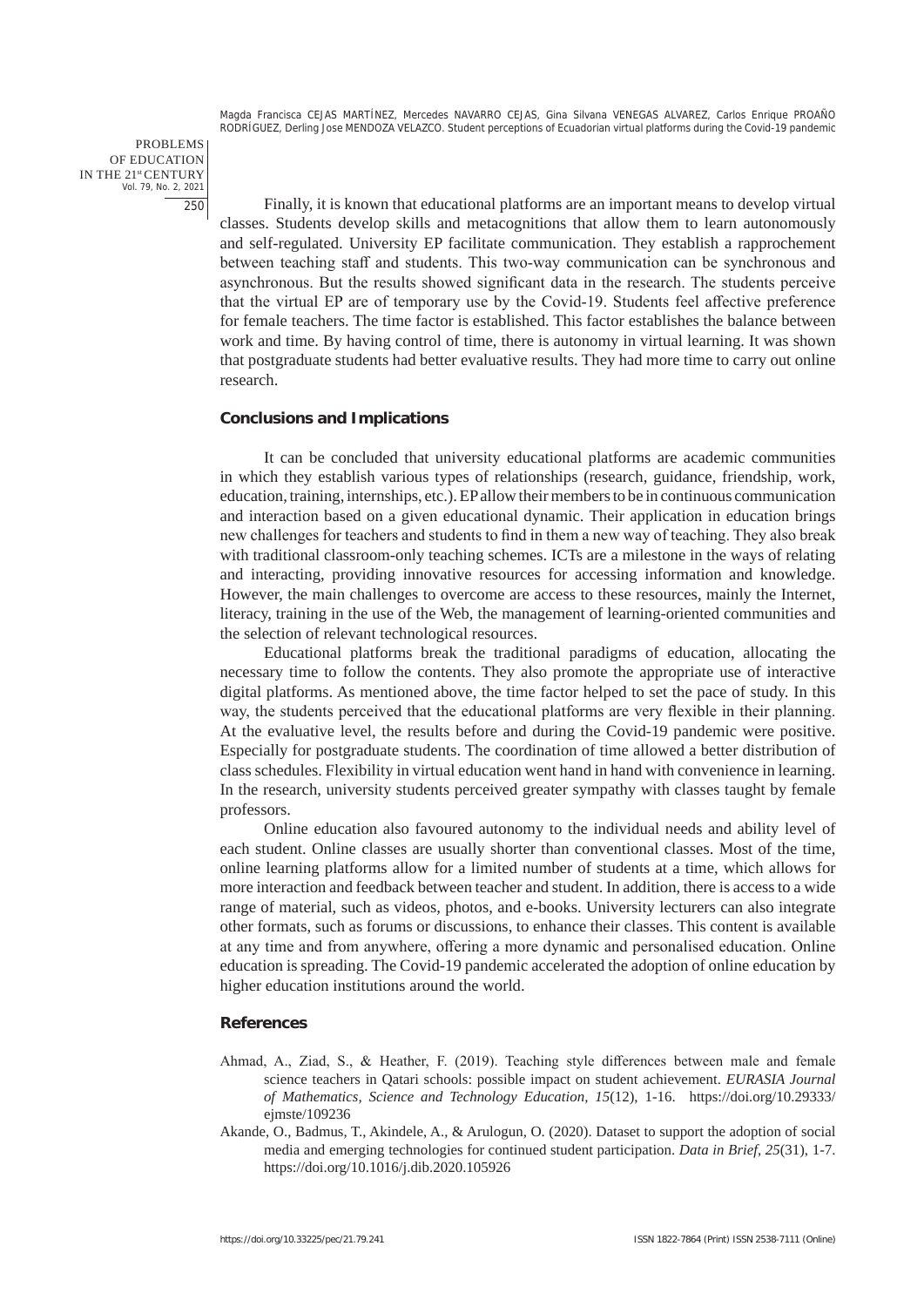> PROBLEMS OF EDUCATION IN THE 21st CENTURY Vol. 79, No. 2, 2021 251

- Al awamrah, A. (2015). Attitudes towards e-learning at the faculty of education sciences- University of Jordan. *Revista Europea de Ciencias Sociales*, *47*(1), 96-112.
- Alfredsson, K., Kjellberg, A., & Hemmingsson, H. (2020). Internet opportunities and risks for adolescents with intellectual disabilities: a comparative study of parents' perceptions. *Scandinavian Journal of Occupational Therapy, 27*(8), 601–613. https://doi.org/10.1080/11038128.2020.1770330
- AL-Salahat, M. (2016). Using video modeling in teaching a simple meal preparation skill for Down syndrome students. *Revista de Educación y Práctica, 7*(9), 82-90. https://files.eric.ed.gov/fulltext/ EJ1095812.pdf
- Ashe, S., & Molina, R. (2021). Communication in online learning how important is it? *The Clearing House: A Journal of Educational Strategies*, *Issues and Ideas*, *94*(1), 15-30. https://doi.org/10.1080/00098655.2020.1835795
- Autonomous Regional University of the Andes, UNIANDES. (2021). Universidad regional Autónoma de los Andes. to the height of your dreams. https://uniandes.edu.ec/ToTheHeightOfYourDreams/ quienes-somos/
- Boeren, E. (2018). Methodological underdog: A review of quantitative research in key adult education journals. *Adult Education Quarterly, 68*(1), 63–79. https://doi.org/10.1177/0741713617739347
- Bullough, R. (2015). Differences? similarities? male teacher, female teacher: An instrumental case study of teaching in a head start classroom. *Teaching and Teacher Education*, *47*, 13-21. https://doi.org/10.1016/j.tate.2014.12.001
- Byrnes, K., Kiely, P., Dunne, C., McDermott, K., & Coffey, J. (2020). Communication, collaboration and contagion: Virtualization of anatomy during COVID-19. *Clinical anatomy*, *34*(1), 82–89. https://dx.doi.org/10.1002%2Fca.23649
- Chimborazo National University, UNACH. (2021). Figures and research. https://www.unach.edu.ec/ unach-en-cifras/
- Chimborazo Polytechnic High School, ESPOCH. (2021). Transparency 2020. https://www.espoch.edu. ec/index.php/2020-t.html
- Cornesse, C., Blom, A., Dutwin, D., Krosnick, J., De Leeuw, E., Legleye, S., Pasek, J., Pennay, D., Phillips, B., Sakshaug, J., Struminskaya, B., & Wenz, A. (2020). Review of conceptual approaches and empirical evidence on probability and nonprobability sample survey research. *Journal of Survey Statistics and Methodology*, *8*(1), 4–36, https://doi.org/10.1093/jssam/smz041
- Dănescu, T., & Anca, C., (2012). Opportunity and necessity in audit sampling non-statistical sampling method. *Procedia Economics and Finance, 3*, 1128-1133. https://doi.org/10.1016/S2212- 5671(12)00285-7
- Dhawan, S. (2020). Online learning: A panacea in times of COVID-19 crisis. *Revista de sistemas de tecnología educativa, 49*(1), 5–22. https://doi.org/10.1177/0047239520934018
- Eickelmann, B., & Gerick, J. (2020). Learning with digital media. Objectives in times of Corona and under special consideration of social inequities. *Die Deutsche Schule 16,* 153–162. https://doi.org/10.31244/9783830992318.09
- Hayat, O., Loubna, K., Mohamed, B., Nour, E., Hamada, I., Noureddine, B., Amine, E., & Mohamed, B. (2020). Pathogenesis of coronavirus disease 2019 (COVID-19): evaluation and prevention, *Journal of Immunology Research*, *2020,* 1-7. https://doi.org/10.1155/2020/1357983
- Jurková, V., Žežula, I., & Klein, D. (2020). Testing on the growth curve model with intraclass correlation structure. *Statistics*, *54*(5), 1124-1146. https://doi.org/10.1080/02331888.2020.1811983
- König, J., Jäger, D., & Glutsch, N. (2020). Adapting to online teaching during COVID-19 school closure: teacher education and teacher competence effects among early career teachers in Germany. *European Journal of Teacher Education, 43*(4), 608- 622. https://doi.org/10.1080/02619768.2020.1809650
- Mellinger, Ch., & Hanson, T. (2016). *Descriptive statistics*. Routledge.
- Mendoza, D. Nieto, Z., & Vergel M. (2019). Technology and mathematics as a cognitive component. *Journal of Physics: Conference Series*, *1414*, 012007. https://doi.org/10.1088/1742-6596/1414/1/012007
- Mirbabaie, M., Bunker, D., Stieglitz, S., Marx, J., & Ehnis, C. (2020). social media in times of crisis: learning from hurricane harvey for the response to the 2019 coronavirus disease pandemic. *Journal of Information Technology*, *35*(3), 195–213. https://doi.org/10.1177/0268396220929258
- Olasile, B., & Soykan, E. (2020). Covid-19 pandemic and online learning: challenges and opportunities, interactive learning environments. *Interactive Learning Environments, 28*, 1-13. https://doi.org/10.1080/10494820.2020.1813180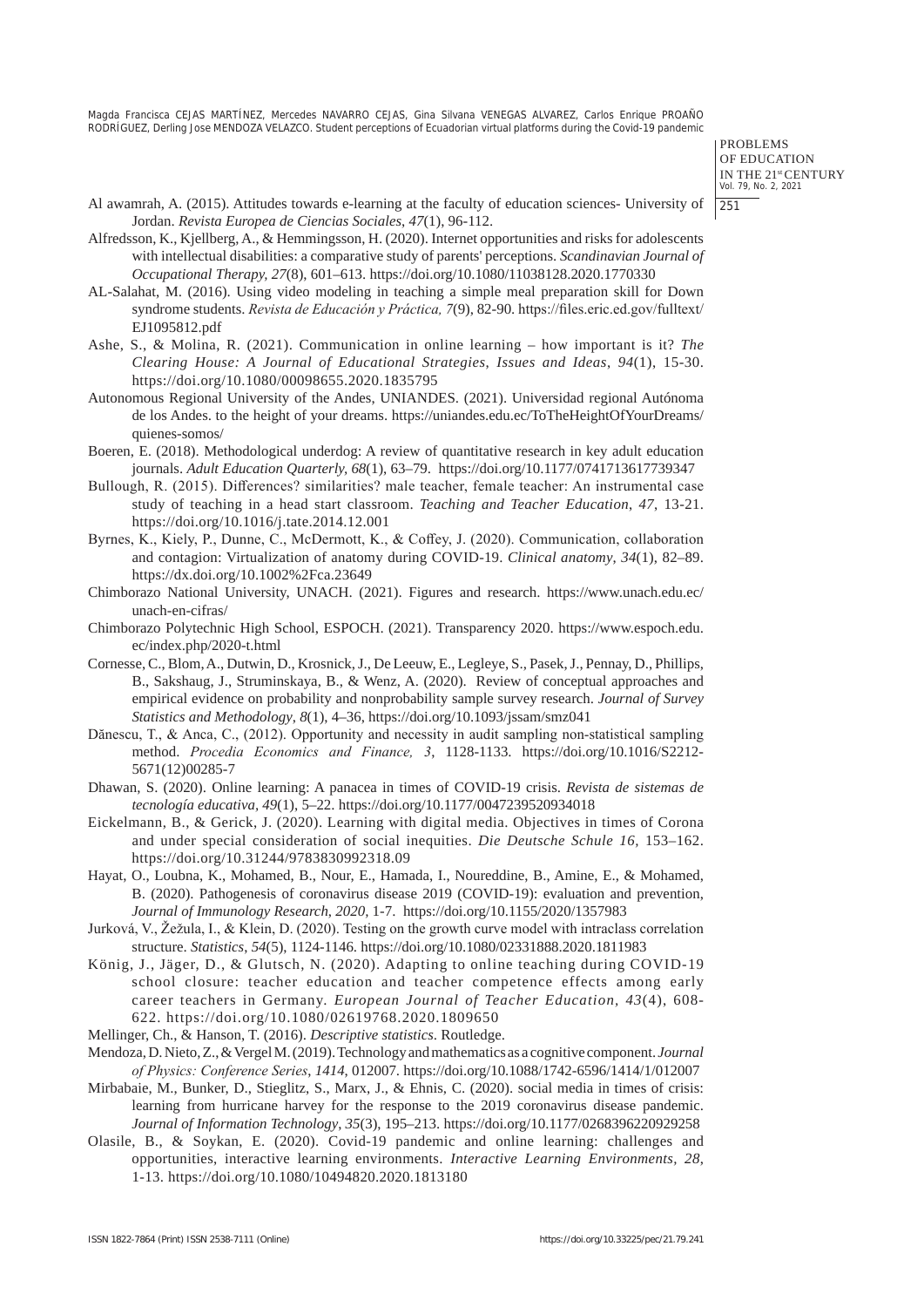PROBLEMS OF EDUCATION IN THE 21st CENTURY Vol. 79, No. 2, 2021 252

- Pari, A., Mendoza, D., & Auccahuallpa, R. (2020). GeoGebra as a technological tool in the process of teaching and learning geometry. *Communications in Computer and Information Science, 1307,*  1-14. https://doi.org/10.1007/978-3-030-62833-8\_20
- Primicias, (2020). *Ecuador declares health emergency by spreading coronavirus*. https://www.primicias. ec/noticias/sociedad/ecuador-declara-emergencia-sanitaria-por-propagacion-del-coronavirus/
- Rapanta, C., Botturi, L., Goodyear, P., Guàrdia, L., & Koole, M. (2020). Online college education during and after the Covid-19 crisis: reorientation of teaching presence and learning activity. *Postdigital Science and Education, 2,* 923–945. https://doi.org/10.1007/s42438-020-00155-y
- Sindiani, A., Obeidat, N., Alshdaifat, E., Elsalem, L., Alwani, M., Rawashdeh, H., Fares, A., Alalawne, T., & Tawalbeh, L. (2020). Distance education during the COVID-19 outbreak: A cross-sectional study among medical students in North of Jordan. *Annals of Medicine and Surgery*, *59*, 186-194.
- Singhal, T. (2020). Coronavirus review disease-2019 (COVID-19). *Indian Journal of Pediatrics, 87*(4), 281-286.
- Sintema, E. (2020). Effect of COVID-19 on grade 12 student performance: implications for STEM education. *Eurasia Journal of Mathematics, Science and Technology Education, 16*(7), 1-6. https://www.ejmste.com/download/effect-of-covid-19-on-the-performance-of-grade-12-studentsimplications-for-stem-education-7893.pdf
- Sun, L., Tang, Y., & Zuo, W. (2020). Coronavirus boosts online education. *Nature Materials, 19*, 687. https://doi.org/10.1038/s41563-020-0678-8
- Wahab, A. (2020). Online and remote learning in higher education institutes: a necessity in light of COVID-19 pandemic. *Higher Education Studies*, *10*(3), 16-25. https://doi.org/10.5539/hes.v10n3p16
- Waller, R., Hodge, S., Holford, J., Milana, M., & Webb, S. (2020). Lifelong education, social inequality and the COVID-19 health pandemic. *International Journal of Lifelong Education*, *39*(3), 243- 246. https://doi.org/10.1080/02601370.2020.1790267
- Zhang, L., Ray, H., Priestley, J., & Tan, S. (2020). A descriptive study of variable discretization and costsensitive logistic regression on imbalanced credit data. *Journal of Applied Statistics, 47*(3), 568- 581. https://doi.org/10.1080/02664763.2019.1643829
- Zhao, W., Zhang, F., Wang, X., Li, R., & Lian, H. (2019). Primary variable coefficient estimator for highdimension models. *Statistics, 53*(6), 1234-1250. https://doi.org/10.1080/02331888.2019.1663521
- Zhou, L., Wu, S., Zhou, M., & Li, F. (2020). School's out, but class on, the largest online education in the world today: Taking china's practical exploration during the COVID-19 epidemical prevention and control as a example. *Best Evidence in Chinese Education Journal*, *4*(2), 501-519.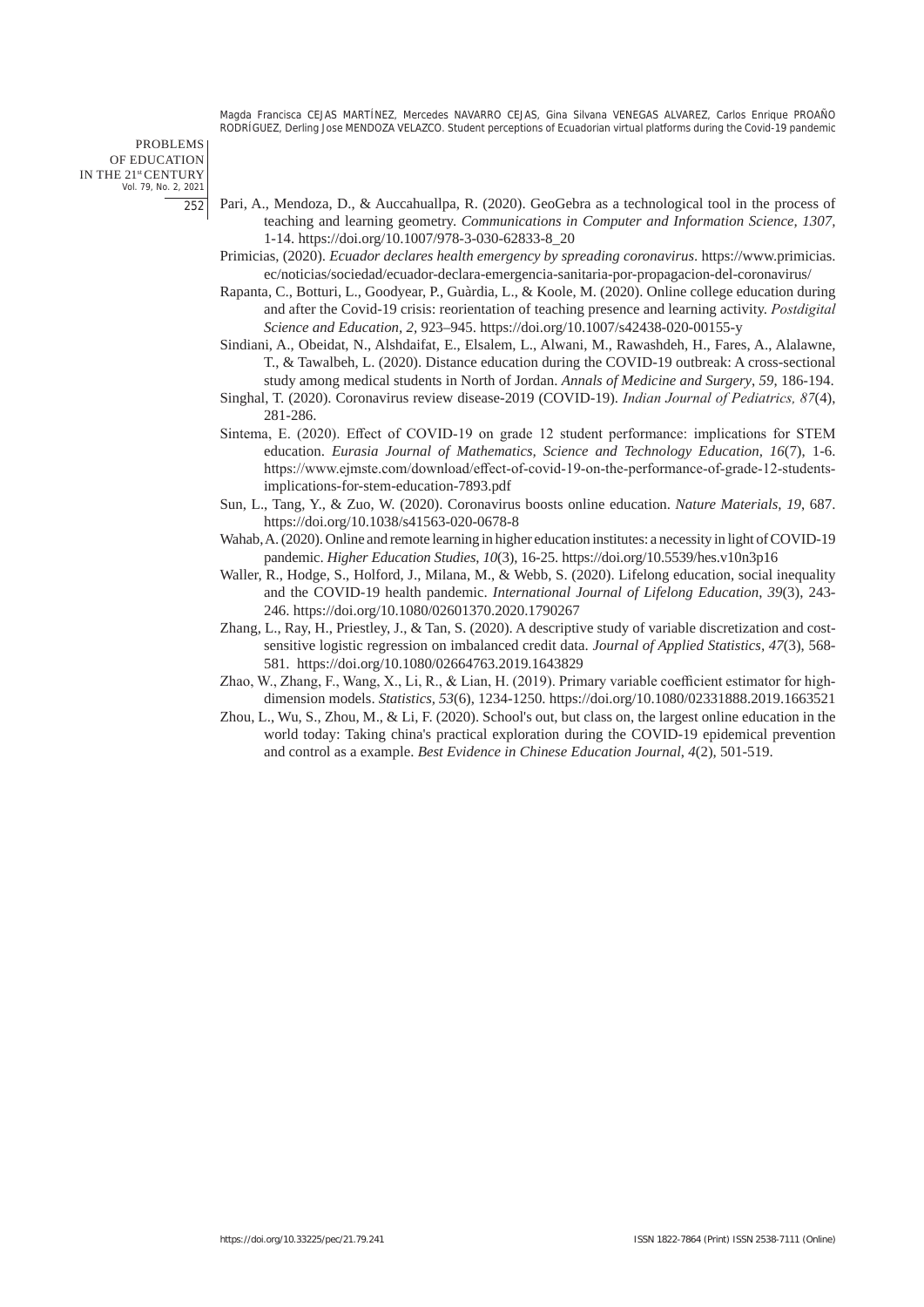PROBLEMS OF EDUCATION IN THE 21<sup>st</sup> CENTURY<br>Vol. 79, No. 2, 2021 253

# **Appendix A. Questionnaire applied to university students for data collection.**

|               | Questionnaire                                                                                                                                                                                                                                                                                                                          |                         |                        |    |                        |    |
|---------------|----------------------------------------------------------------------------------------------------------------------------------------------------------------------------------------------------------------------------------------------------------------------------------------------------------------------------------------|-------------------------|------------------------|----|------------------------|----|
|               | Support from virtual platforms in cognitive learning for college students                                                                                                                                                                                                                                                              | Date:                   |                        |    |                        |    |
| Instructions  |                                                                                                                                                                                                                                                                                                                                        |                         |                        |    |                        |    |
| Dear Student: | Carefully read each item and choose to your right (marking with X) the option you deem correct, (S) Always, (CS)<br>Almost always, (AV) Sometimes, (CN) Almost never and (N) Never.<br>Researchers undertake to submit a statistical summary of the results if it is of interest to them.<br>Thank you very much for your cooperation. |                         |                        |    |                        |    |
| <b>Ítems</b>  | Questions                                                                                                                                                                                                                                                                                                                              | Options<br>Μ            |                        | F  |                        |    |
| Α             | Its gender is                                                                                                                                                                                                                                                                                                                          |                         |                        |    |                        |    |
|               |                                                                                                                                                                                                                                                                                                                                        | $\overline{\mathsf{S}}$ | CS                     | AV | CN                     | N  |
| A.1<br>A.2    | Do you feel affection when you are taught by male teachers?<br>Do you feel affection when you are taught by female teachers?                                                                                                                                                                                                           |                         |                        |    |                        |    |
|               |                                                                                                                                                                                                                                                                                                                                        |                         | Theoretical            |    | Practical              |    |
| Β             | What type of specialisation does the university offer?                                                                                                                                                                                                                                                                                 | $\overline{\mathsf{S}}$ | $\overline{\text{CS}}$ | AV | $\overline{\text{CN}}$ | N. |
| B.1           | Does virtual education facilitate theoretical university learning?                                                                                                                                                                                                                                                                     |                         |                        |    |                        |    |
| B.2           | Does virtual education facilitate university internships?                                                                                                                                                                                                                                                                              |                         |                        |    |                        |    |
| <b>B.3</b>    | Are discussion forums considered an important part of the<br>e-learning system?                                                                                                                                                                                                                                                        |                         |                        |    |                        |    |
| <b>B.4</b>    | Do teachers/instructors interact with students through virtual<br>platforms?                                                                                                                                                                                                                                                           |                         |                        |    |                        |    |
| <b>B.5</b>    | Do instructors provide information about electronic courses?                                                                                                                                                                                                                                                                           |                         |                        |    |                        |    |
| B.6           | When receiving virtual theoretical assessments do you feel<br>comfortable?                                                                                                                                                                                                                                                             |                         |                        |    |                        |    |
| <b>B.7</b>    | Are you satisfied with the results of the virtual practical<br>assessments?                                                                                                                                                                                                                                                            |                         |                        |    |                        |    |
| C             | Are you located in the city of your university / faculty /<br>headquarter?                                                                                                                                                                                                                                                             |                         | <b>Headquarters</b>    |    | Core                   |    |
|               |                                                                                                                                                                                                                                                                                                                                        | $\overline{\mathsf{S}}$ | CS                     | AV | <b>CN</b>              | Ν  |
| C.1           | Does virtual education provide you with financial benefits?<br>(such as residence, transport, etc.)                                                                                                                                                                                                                                    |                         |                        |    |                        |    |
| C.2           | Do you have technical difficulties connecting to the Internet?                                                                                                                                                                                                                                                                         |                         |                        |    |                        |    |
| C.3           | Does the University teach you how to use the e-learning<br>system?                                                                                                                                                                                                                                                                     |                         |                        |    |                        |    |
| C.4           | Does your university provide manuals/guidelines/instructions<br>to facilitate the use of virtual platforms?                                                                                                                                                                                                                            |                         |                        |    |                        |    |
| C.5           | Do you find it easy to learn with online education?                                                                                                                                                                                                                                                                                    |                         |                        |    |                        |    |
| C.6           | Is the educational platform of your university efficient and<br>good?                                                                                                                                                                                                                                                                  |                         |                        |    |                        |    |
| D             | What level of education are you in?                                                                                                                                                                                                                                                                                                    |                         | Undergraduate          |    | postgraduate           |    |
| D.1           | Do you use the e-learning system at your university?                                                                                                                                                                                                                                                                                   | $\overline{S}$          | CS                     | AV | <b>CN</b>              | N  |
| D.2           | Are the e-courses published on the university platforms an<br>important reference?                                                                                                                                                                                                                                                     |                         |                        |    |                        |    |
| D.3           | Do recorded classes help you to compensate for learning?                                                                                                                                                                                                                                                                               |                         |                        |    |                        |    |
| D.4           | Do you like to set up research groups to solve assignments or<br>homework through virtual platforms?                                                                                                                                                                                                                                   |                         |                        |    |                        |    |
| D.5           | Do virtual platforms allow you to optimally develop papers,<br>reports, theses and/or dissertations?                                                                                                                                                                                                                                   |                         |                        |    |                        |    |